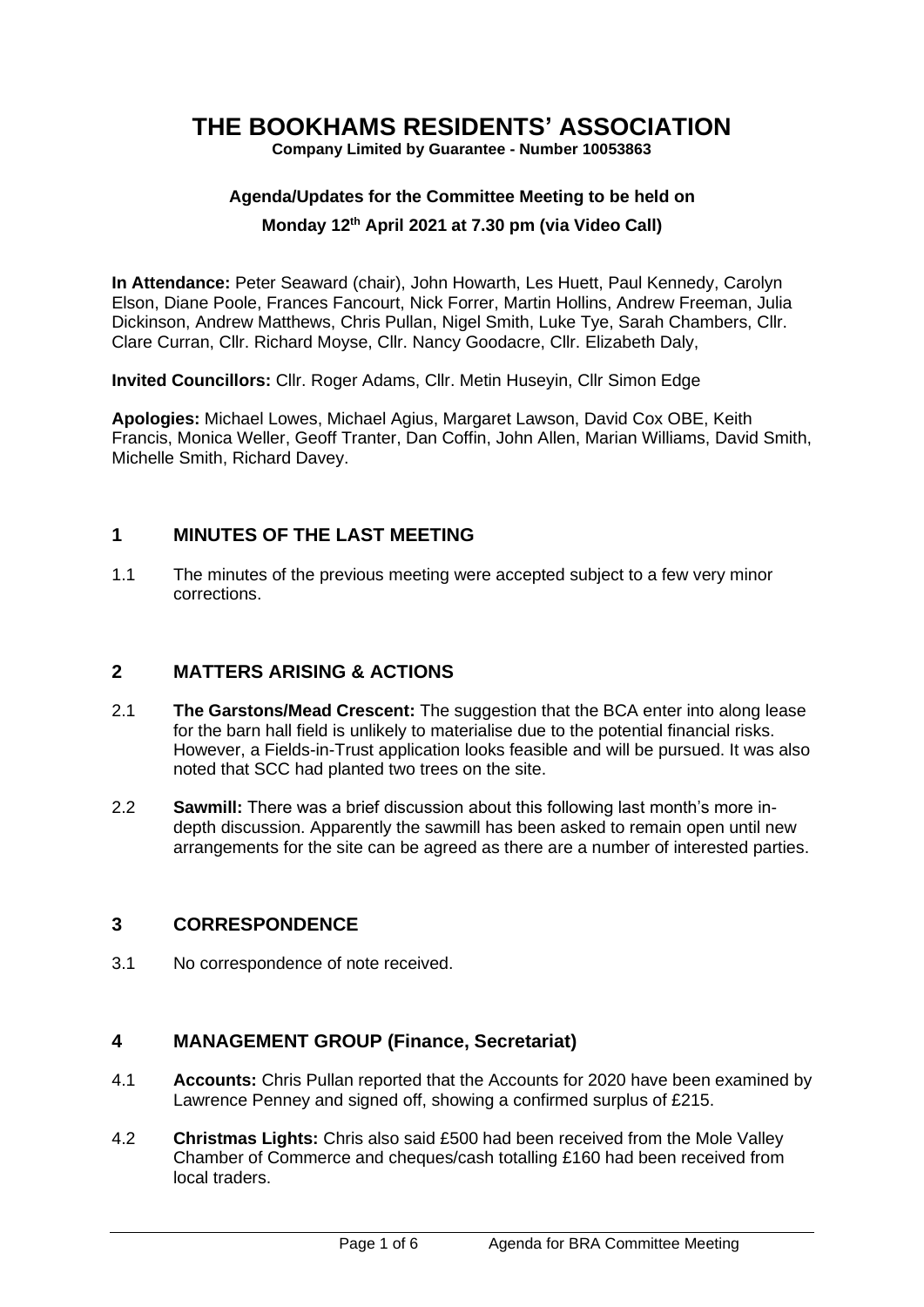4.3 **Information Commissioner's Office:** John Howarth said that he had replied to the ICO to say that the BRA doesn't believe it falls within the criteria to pay the Annual Data Protection Fee. A response had not been received at the time of the meeting.

## **5 PLANNING GROUP**

- 5.1 **Planning Committee:** The Planning Committee met on the 17th of February and considered 16 planning applications. A letter of representation may be sent on two, namely:
	- a. 21/0099: 6 Griffin Way, Bookham KT23 4JL Erection of a two-storey side extension and single storey rear extension.
	- b. 21/0100: 26 Groveside, Bookham KT23 4LD Erection of a first-floor side extension, conversion of garage into a habitable accommodation with a new front porch.
- 5.2 The Planning Committee also met on the  $7<sup>th</sup>$  of March and considered 6 planning applications. A letter of representation will be sent on four, namely:
	- a. 21/0139: 16 Griffin Way, Bookham KT23 4JL Erection of two storey side extension with replacement rear dormer and rear single storey infill extension following demolition of detached garage.
	- b. 21/0184: 48 Dowlans Road, Bookham KT23 4LE Erection of two detached fourbedroom houses following demolition of the existing bungalow and garage.
	- c. 21/0202: 53 Dorking Road, Bookham KT23 4PY Erection of a detached bungalow following demolition of existing garage.
	- d. 21/0352: Howard of Effingham School, Lower Road, Effingham, KT24 5RJ Reserved matters application pursuant to outline permission 14/P/02109 approved on 21/03/2018, to consider appearance, landscaping, layout and scale in respect of the erection of 99 dwellings.
- 5.3 **Howard of Effingham:** It was noted that a planning application is awaited from Berkeley Homes for 110 dwellings on the existing school site, without which the school development might not be financially feasible.
- 5.4 **Youth Centre:** An outline planning application for a new multi-purpose centre in the Lower Road recreation ground is scheduled to go to MVDC's Development Management Committee on the 28th of April. It appears that an issue has been raised, very late in the day, regarding perceived 'insufficient' parking. Peter Seaward made the point quite strongly that any issues should have been identified much earlier, and pointed out that with the additional ten spaces being proposed by SCC, this would give more parking spaces than nearly every other building in Bookham.
- 5.5 **Parking Provision:** Nigel Smith raised an issue where there was disagreement between SCC Highways and MVDC as to the number of parking spaces that should be allowed for in new developments. Clare Curran pointed out the MVDC is the planning authority and should use their own guidance, although better still, use the Neighbourhood Development Scheme.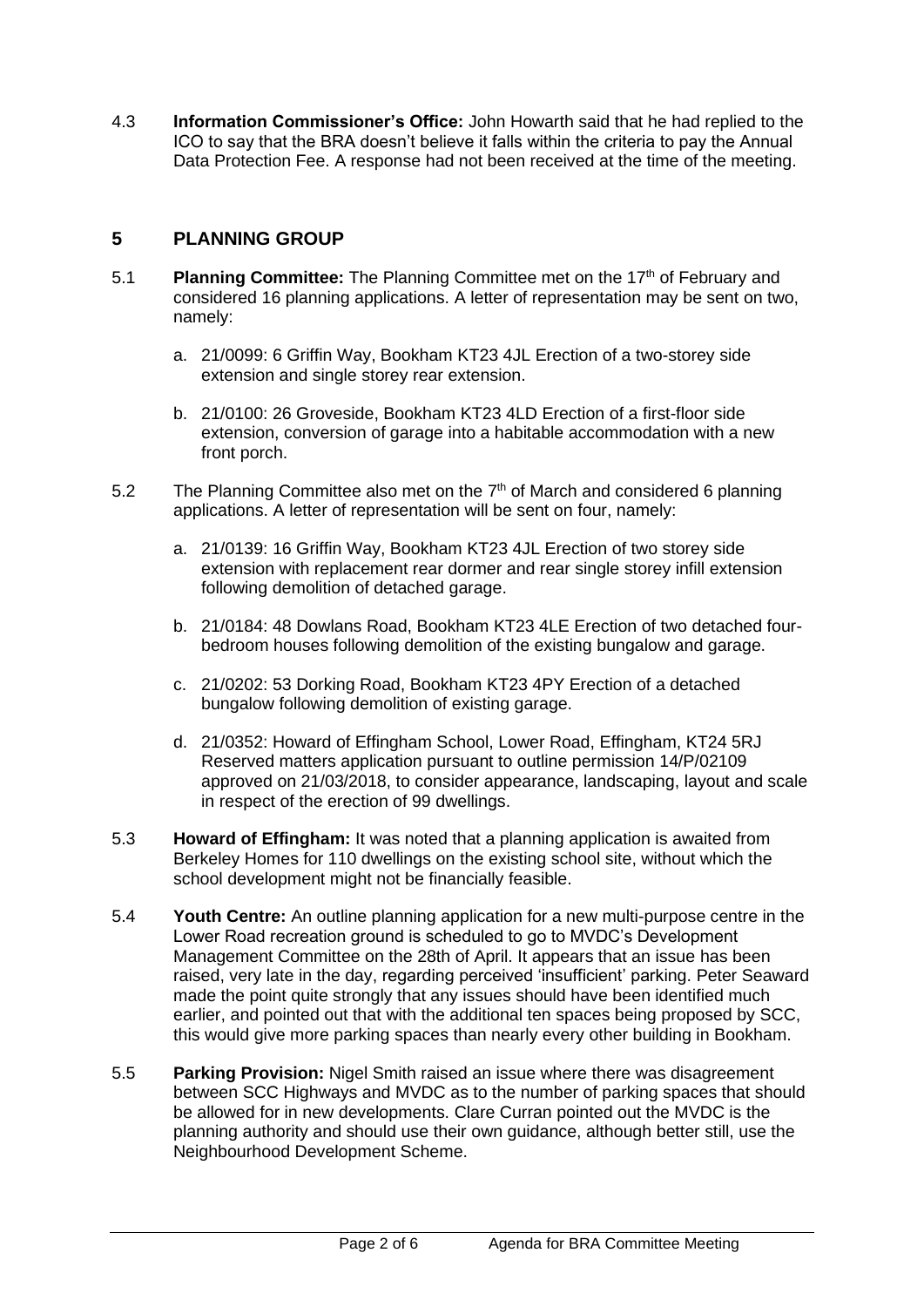## **6 ENVIRONMENT GROUP (Roads, Paths, Drainage, Flooding, Trees, Horticulture, Air pollution, Litter Pick)**

- 6.1 **Litter Pick**: Diane Poole fed back that Margaret Lawson and other litter pickers are looking at holding an in-person litter pick on the  $6<sup>th</sup>$  June as part of the Great British Spring Clean initiative. It was noted that there is now a dedicated litter-pick email address to avoid using personal email accounts.
- 6.2 **Square-about**: Clare Curran reported that the gas supply and drainage works will start on the 3<sup>rd</sup> May. Notices and communication materials are being drawn up and copies will be sent to Les Huett for inclusion on the BRA's website.
- 6.3 **Trees**: Besides the two trees planted by SCC on The Garstons' triangle, two further trees had been planted in Hill Top Rise, also by SCC.
- 6.4 **Blue Heathers Campaign:** Diane Poole said that SCC had been very supportive of the initiative in her discussions with them, and they are working on finalising which sites could be included in the scheme. Diane also said 25 local residents had come forward wishing to participate.
- 6.5 **Air Pollution:** Readings from the monitor at the square-about will take several months before they are know. Elizabeth Daly said that she would look onto whether another monitor could be cited by the zebra crossing on the Lower Road to see if there are differences between the two, given that the health of children is one of the concerns.
- 6.6 **Bookham Station Accessibility**: Andrew Matthews reported that his [presentation](https://www.bookhamresidents.org.uk/bookham-station-accessibility) on a potential new path to Platform 1 had been uploaded to the BRA website. He has also been in discussion with the National Trust and has planned a 'walk the route'. The alternative would be a new bridge with lifts although this would cost in the millions and would take up to ten years to come to fruition, even if the funds could be found. One of the funding options being explored is "Your Fund Surrey" which is an initiative by Surrey County Council giving local communities up to £100m over the next five years to spend on projects that improve their local area. Members of the public can show their support by going to the presentation and following the ['Click here to support the application and follow the discussion', and c](https://yourfundsurreymap.commonplace.is/comments/600ec5f09c6371629b46595c)licking on 'Like' icon.
- 6.7 **Dog Bins:** Diane and Peter Seaward are pressing MVDC to consider QR codes on litter/dog bins to allow people to report them on the go. This type of technology could also be used for other purposes, e.g. recycling bins. It was agreed that local councillors would keep up the pressure within the counil to progress this simple and cheap solution.
- 6.8 **Recycling Bins**: Diane Poole has been working with MVDC and contractors on reporting of overflowing recycling banks (e.g. Lower Shott) by getting MVDC's report-it form updated to cover them. Once updated, the website's Street Cleaning quick link should automatically cover them.
- 6.9 **Recycling:** Diane has also been working with Les Huett to provide some updated information on the BRA site about recycling, cribbing the term Reduce, Reuse, Recycle, which including a search tool that Les has developed so that a member of the public can enter a product and receive information as to whether it can be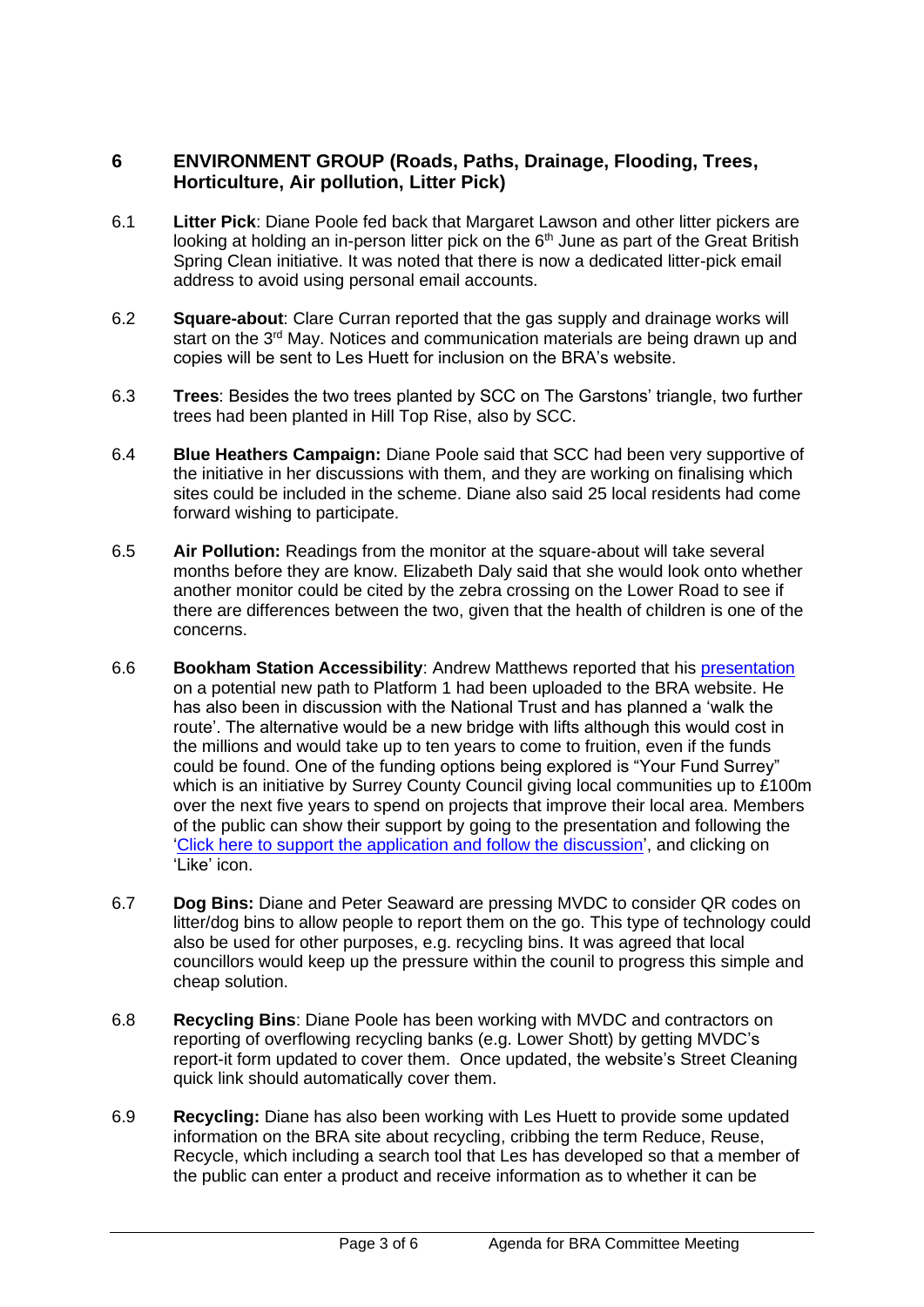recycled and how/where.

## **7 COMMUNITY GROUP (Education, Police, Transport, Emergency Services, Health, Churches Together)**

- 7.1 **Churches Together:** Martin Hollins said that churches had booking systems in place with services continuing, including online. Some of the services also allowed singing, with suitable social distancing measure in place.
- 7.2 **Cycling Routes to School**: For discussion. Julia Dickinson to report back. There were three suggested quick wins reported at last month's meeting, i.e:
	- 1. A new surfaced, segregated cycle track from The Howard's new location on the Lower Road either running parallel to existing footpaths to Fox Lane &/or a spur on unclaimed footpath across Preston Farm site.
	- 2. Create short cycle bypasses (close to school entrances, at key cut-throughs between quiet roads & at traffic lights, especially on the A246).
	- 3. Reduce motorised traffic on the Lower Road near the Howard & Manor House schools by creating a modal filter at the junction between Manor House Lane & the Lower Road and/or bringing forward the parking element of the school's redevelopment, providing access to it from Effingham Lodge Farm's existing site entrance.
- 7.3 Details about plans to improve walking and cycling can be found on the SCC website [here.](https://www.surreycc.gov.uk/roads-and-transport/cycling-and-walking/plans)
- 7.4 Unfortunately the previous Cycling Forum had been taken up with other issues but she will endeavour to get this on the agenda for the next meeting. Julia is also planning to meet with SCC and the police to gain support for the above, and other, initiatives, with a view to applying for funds from the Local Cycling and Walking Infrastructure fund.
- 7.5 **Buses**: An issue was raised about the possible cessation of the H1 Quality Line bus service between Epsom Hospital and St. Helier Hospital being withdrawn. *[Post Meeting Note: It has transpired that Quality Line will no longer be providing the service which will be continuing with another bus company.]*
- 7.6 **Demand Responsive Transport:** Julia Dickinson mentioned that this service might benefit Bookham. Whilst providing a service on the south of MV, the buses may be travelling into the north, and there could be some potential to expand.
- 7.7 *[Post Meeting Note provided by Clare Curran: The Department of Transport approved Surrey's bid for £660, 000 to improve bus travel in Mole Valley as part of the National Bus Strategy announced by the Prime Minister on Monday.*
- 7.8 *Known as 'Demand Responsive Transport', the frequency of bus services in the rural areas of Mole Valley will significantly increase, be fully accessible and available on-demand by booking through an app, by phone or online. This will also enable residents to access real time information about availability and vehicle proximity of the four new environmentally friendly, electric buses."]*
- 7.9 **Speeding Traffic:** Peter Seaward has been in touch with David Munro, Police and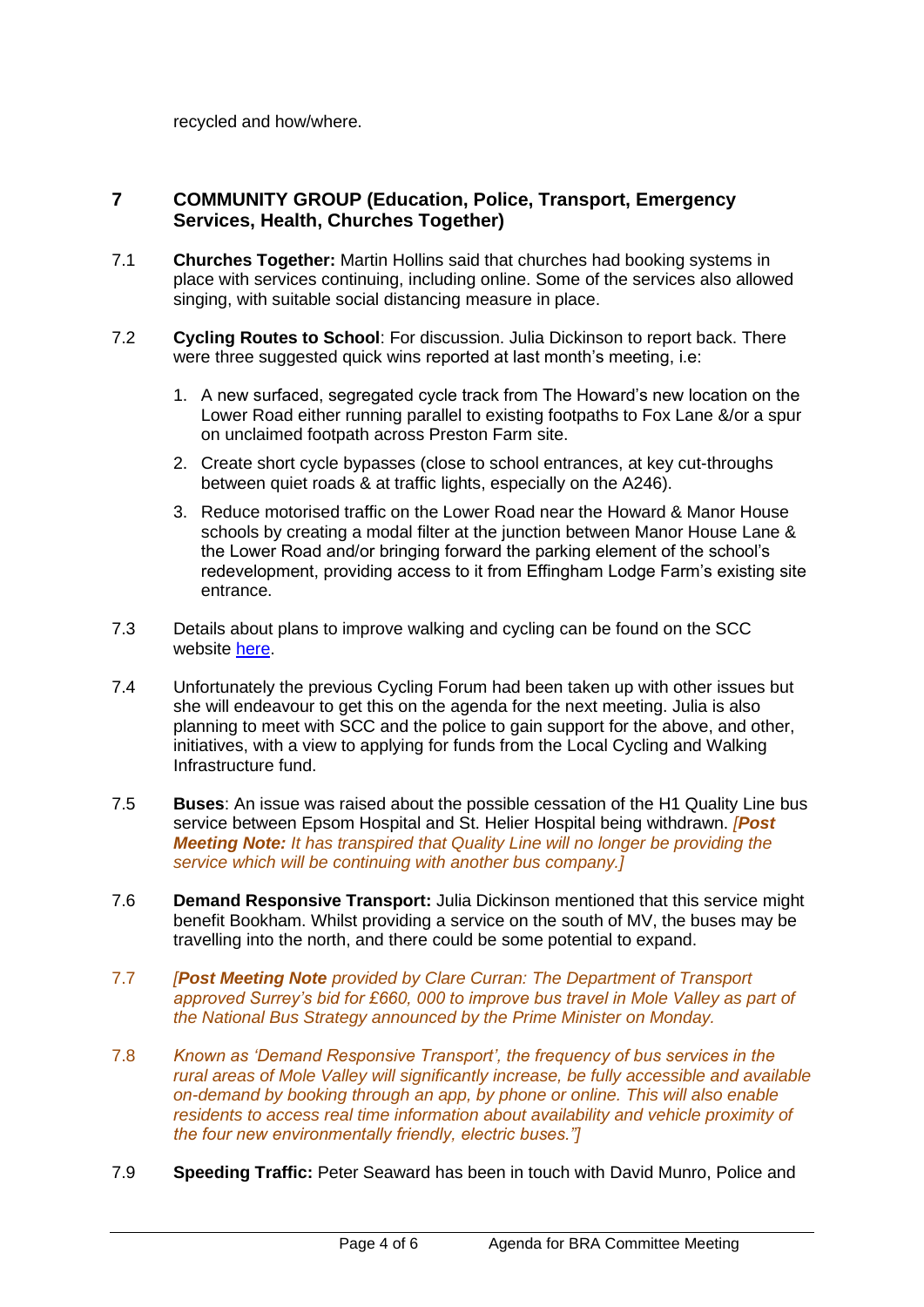Crime Commissioner for Surrey regarding speeding traffic. In his response David said that where there is persistent speeding then solutions are sometimes difficult and enforcement by itself doesn't work if the issue is a significant minority of motorists flouting the law. An alternative is highways measures e.g. humps, bumps, road-narrowing etc, in addition to enforcement although this is primarily the province of the Highways Authority.

- 7.10 One particular hot-spot is Little Bookham Street where there was evidence of speeding following a survey in 2016. Local residents formed a speedwatch group but, due to police inaction, interest has waned. However, recent pressure had been exerted by Peter Seaward and Clare Curran and some action appears to have been taken.
- 7.11 David Munro added that he would alert the road casualty officer for Bookham to reiterate the issue of speeding traffic and that the recent uplift of police funding will mean that the Roads Policing Unit will double in size. Finally, he offered to meet with Peter, Clare Curran and Surrey Police to look at possible solutions.

## **8 COMMUNICATIONS AND MEMBERSHIP**

- 8.1 **Communications** Les Huett reported that he and Carolyn Elson had produced an A2 sized poster with a Spring Update for all the BRA Noticeboards. Thanks to Nick Forrer for putting them up.
- 8.2 Website and Facebook posts have been limited to public services information (six posts) and we also posted the Bookham Station accessibility project with Andrew Matthews report.

[Bookham Station Platform One Accessibility | Bookham Residents Association](https://www.bookhamresidents.org.uk/bookham-station-accessibility)

- 8.3 There were no email campaigns this month and our MailChimp contacts database remain at circa 1,200.
- 8.4 In Look Local the BRA had a full-page article on the SCC funding announcement for the new Youth and Community Centre and in Bookham Bulletin a piece on Wombling Litter Picking.
- 8.5 **Membership**: There is no push on membership at the moment but there is a steady trickle of people renewing each week online.
- 8.6 Carolyn and Les have started planning for the Spring newsletter and membership campaign and will update the committee at the next meeting when finalised.
- 8.7 **AGM**: This has been confirmed for the 15<sup>th</sup> of July. Twenty-one days' notice is required. Les Huett confirmed that the next newsletter would be ready approximately five weeks in advance. As for a guest speaker, Daniel Elkeles, CEO of Epsom & St. Helier Hospital would be a good option, although a National Trust representative may be an alternative.
- **9 BUSINESS GROUP (External Relations) -** Nil to report.